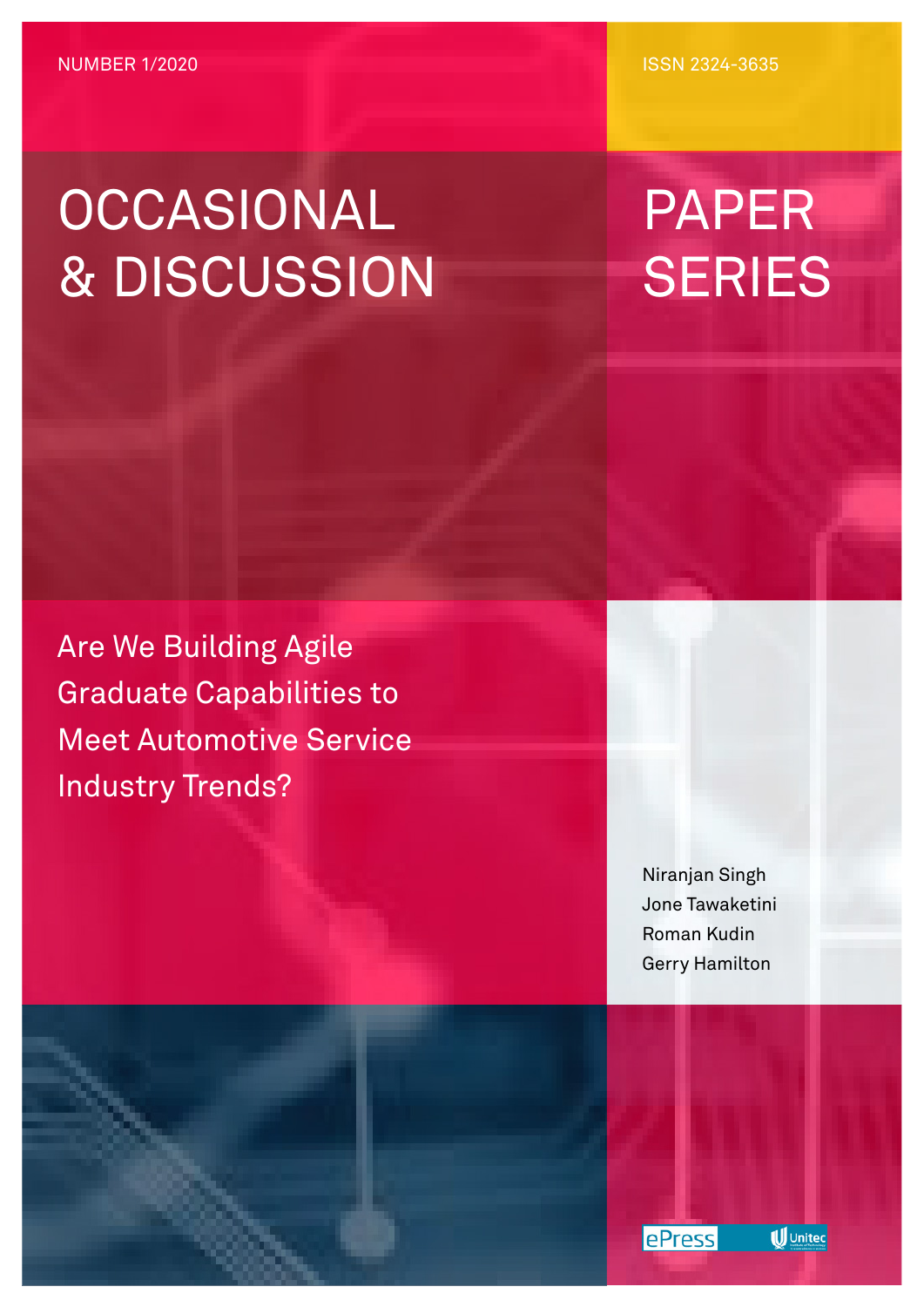Are We Building Agile Graduate Capabilities to Meet Automotive Service Industry Trends?

By Niranjan Singh, Jone Tawaketini, Roman Kudin and Gerry Hamilton

Are We Building Agile Graduate Capabilities to Meet Automotive Service Industry Trends? by Niranjan Singh, Jone Tawaketini, Roman Kudin and Gerry Hamilton is licensed under a Creative Commons AttributionNonCommercial 4.0 International License.

This publication may be cited as:

Singh, N., Tawaketini, J., Kudin. R., & Hamilton, G. (2020). Are We Building Agile Graduate Capabilities to Meet Automotive Service Industry Trends? *Unitec ePress Occasional and Discussion Papers Series* (2020:1). Retrieved from http://www.unitec.ac.nz/ epress.

About this series:

Unitec ePress periodically publishes occasional and discussion papers that discuss current and ongoing research authored by members of staff and their research associates. All papers are blind reviewed. For more papers in this series please visit: www.unitec.ac.nz/epress/index.php/category/ publications/epress-series/discussion-and-occasionalpapers.

Cover design by Penny Thomson.

Contact:

epress@unitec.ac.nz www.unitec.ac.nz/epress/

Unitec Institute of Technology Private Bag 92025, Victoria Street West Auckland 1142 New Zealand



ISSN 2324-3635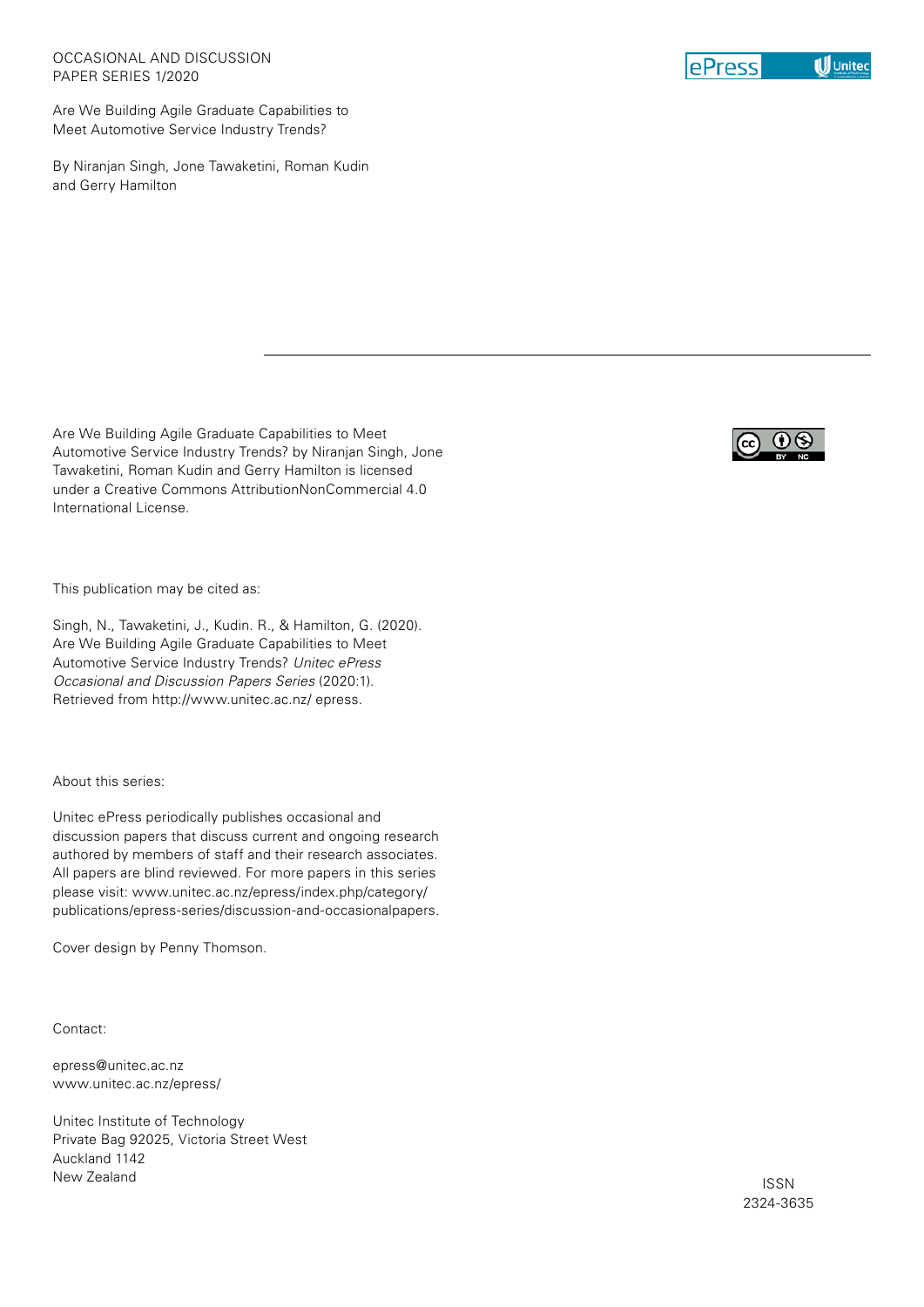# Are We Building Agile Graduate Capabilities to Meet Automotive Service Industry Trends?

Niranjan Singh, Jone Tawaketini, Roman Kudin and Gerry Hamilton

## **Abstract**

The inexorable increase in the use of electronic technology and rising user expectations of motorised transport are quickly moving the automotive service industry towards a rapidly changing environment. To maintain the ability to deal with new and emerging technologies, industry leaders will need to rethink how they will address their staffing strategies. In this research, we found that the New Zealand automotive service industry is markedly different from what it was 20 years ago, as technology in vehicles has increased due to environmental legislation and customer demands. The service industry is going through a technological revolution as new, more environmentally friendly vehicles are introduced into the fleet. Further technological complications are added as vehicle safety is improved through automation of vehicles and soon-to-become-common, fully autonomous vehicles. Service-technician training programmes must be modified to ensure that the industry is capable of dealing with high-technology vehicles when they come up for service or repair. We conclude that the increased technological complexity to achieve wider automation of vehicles requires the service industry to secure its future by continuing to re-educate its workforce now on design thinking, in preparation for the new vehicle-service environment. Small service-industry business operators must adapt to new technologies to survive, and for them the greatest challenge is funding now for the cost of training for tomorrow. Building capability in today's trainees is critical for successful transformation to future financial sustainability for businesses. The report closes with a series of recommendations and summarises that, to future-proof the industry, capability development with the right technical skills and attitude cannot be deferred, but needs to be taken head-on for business survival.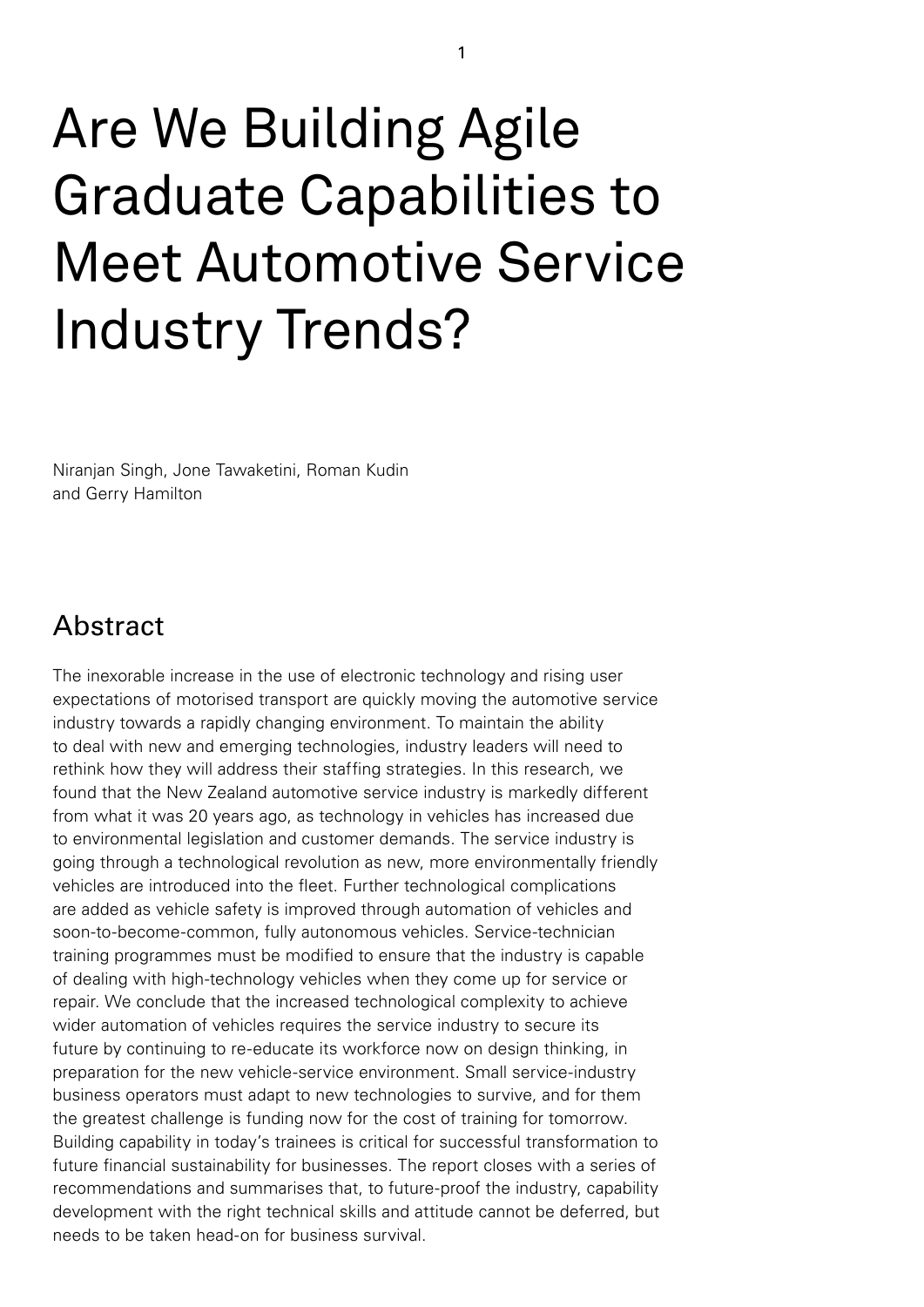## Introduction

This research is based on a review of the current automotive service industry by examining the technical skills required to undertake work and the introduction of technology that is required for autonomous vehicles in the potential future. As technological innovations are introduced, it is believed that the increasing number of electric vehicles and the introduction of different classes of autonomous vehicles will lead to a major reshaping of the automotive service industry. Autonomous vehicles will have technology to support wider usage, requiring extended skill-sets of the service technician. The current challenge for educators and trainers is to equip the potential and current workforce with the skills that will enable them to work with new technologies. Our view includes the current state of automotive-industry service skills and those that workers will need in order to deal with future technologies. Industry leaders seeking to cope with and take advantage of emerging technologies will need to manage the complex shift in staffdevelopment programmes. The challenges will vary depending on the nature and socio-economic composition of their client base. The socio-economic issue may compromise the targeted training and education programmes to effectively upgrade technicians' skills and knowledge of newer technologies.

Without targeted interventions and bold investments, the service industry may suffer an economic reduction. For employees in the service industry, the labour market could shift towards a higher knowledge-demand occupation. Those with a lower level of education are likely to be displaced by those with a higher level of education. Current employees with a higher level of education and training are likely to be resilient to the technological changes around them.

## Background

Technology is moving so fast that current skills taught in institutes of technology are not sufficient for the technician to cope with evolving technology designed to deliver improved productivity benefits. Reeve (2016) argues that high-quality technical training and education programmes must not only focus on competency in knowledge, skills and attitudes but must also equip trainees with 21st-century skills to cope with emerging occupational needs. The technological evolution will reshape the automotive service sector within the next decade and some components of the industry will shrink while others sectors will grow, and the skills associated with every service will be subject to change.

Industry leaders will have to make bold decisions in their investments, including the direction their businesses will take, the technology to be procured and the talent and training needs of the current workforce. Holland-Letz, Kloss and Müller (2019) claim that \$120 billion was spent globally during 2017 and 2018 for mobility start-ups and investments as the industry prepares for the new mobility ecosystem, which will include autonomous driving, connected cars, electric vehicles and smart mobility. These investments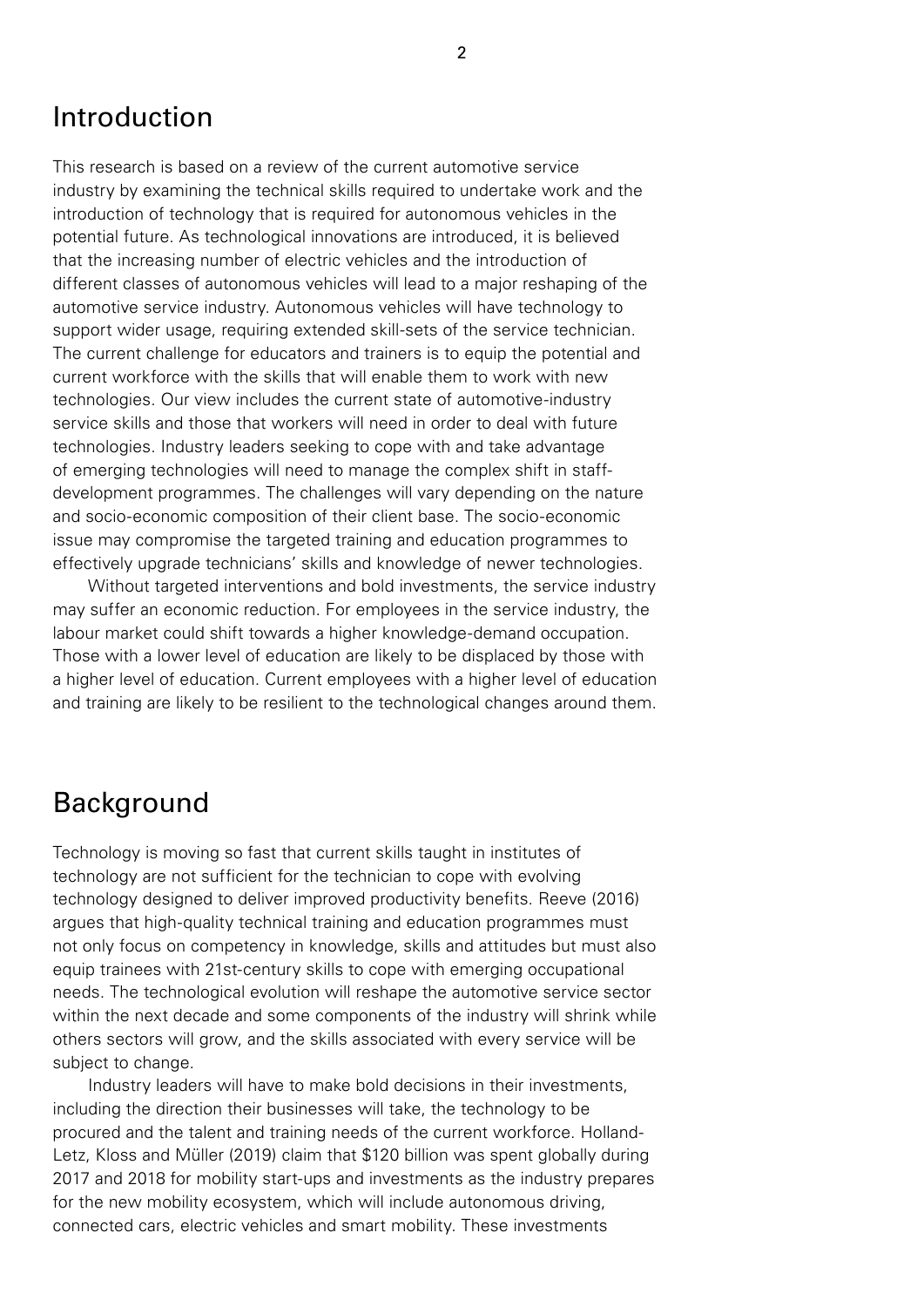do not include the service and repair sector, which usually lags behind the manufacturing sector. The lag in technological knowledge and skills between the manufacturing and service industries will be a pain point for vehicle owners, who may continue to expect services from their local workshops. Customers need to prepare for the upcoming wave of change in the way their vehicles are serviced and the costs involved in maintaining their vehicles.

Educational and training institutes need to take advantage of this technological change period by building future-based learning systems to prepare current trainees to progress to more rewarding jobs. The average age of New Zealand's vehicle fleet has remained at 14 years for some time. The consistency in fleet average age means that each year the oldest technology is dropped and new technology is introduced. Although the introduction of newer vehicle technologies, such as lane-keeping and departure-assistance systems, electronic stability control and systems to manage driver fatigue, serves to mitigate loss of vehicle control, these features increase the technological complexity of the vehicles. Maintaining newer technologies requires more than an understanding of the nuts and bolts, and with service only available via large dealerships, maintenance of these vehicles will be an issue in the foreseeable future.

The future skills demand of the automotive service industry is heading for some unique challenges, where business transformations could involve redefining workforce training. The service industry also needs to invest in enhancing its resilience as the outlook of the industry is increasingly uncertain. The ones who will succeed will be those that have come to terms with the new technological paradigm that is shaping around them as the conventional training format simply won't work. The automotive service industry must develop effective, fit-for-purpose learning journeys for the workers, supported by the infrastructure to improve, grow and sustain capability development.

### Research question

How can we secure the future professional competency of automotive technicians employed in the automotive service industry?

## Literature review

Historically, according to Palamara (2018), vehicle manufacturing is replete with examples of technological improvements in designs to include use of computing technology to inform drivers or take over control to avoid crashes. Modern cars have multiple on-board computers and, according to Walker, Stanton and Young (2001), a technological revolution is underway that will eventually empower on-board computers with carrying out complex parts of the driving task. They further state that modern cars have up to 30 computers on board and serve as an excellent paradigm for ubiquitous computing.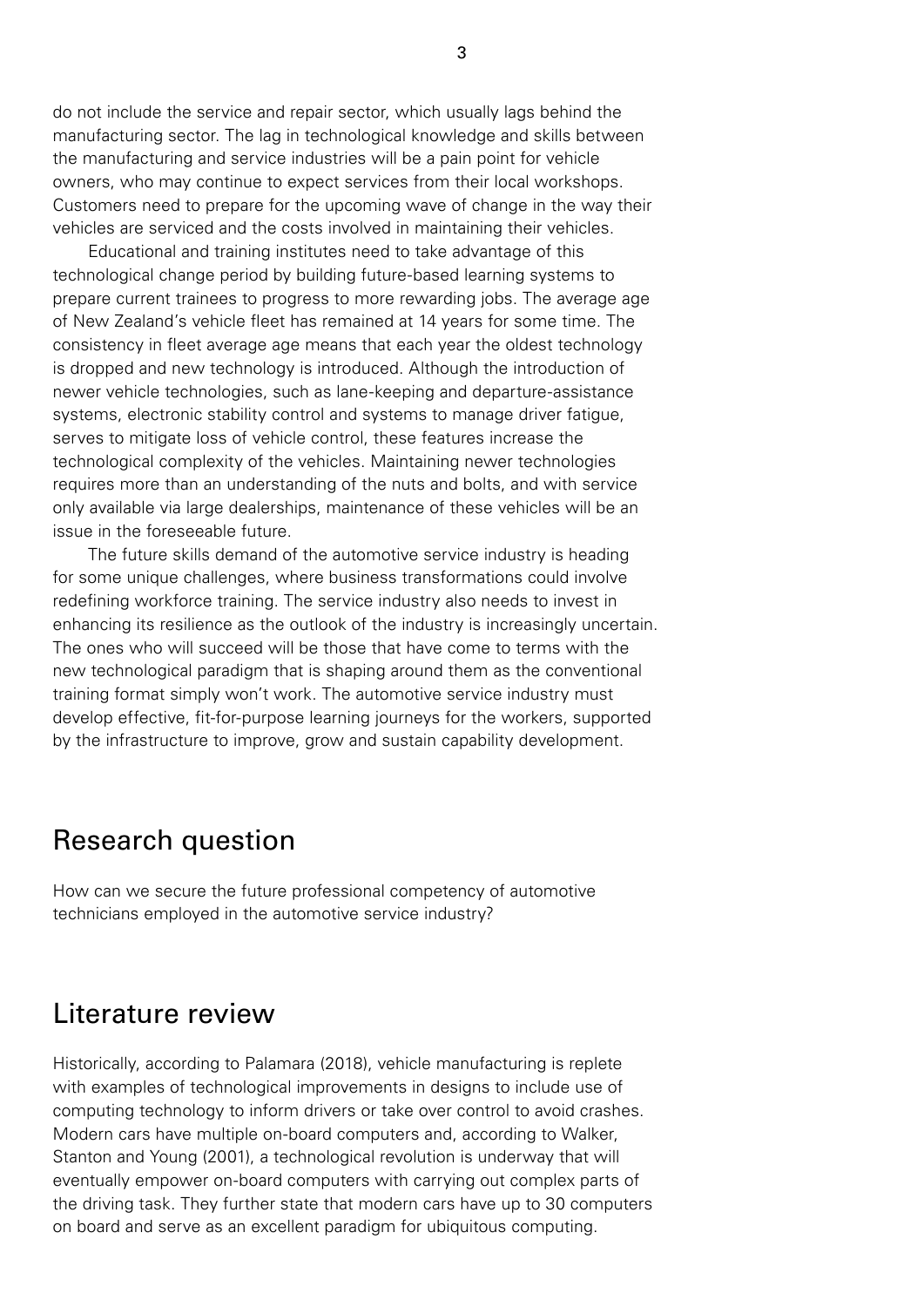Systems that are being introduced into vehicles include electric drive, energy storage systems, sophisticated electronic structures, and greater improvement in navigation and telematics systems. Telematics units provide useful data in motor vehicles by transmitting information on vehicle driving speed, distance travelled and vehicle location, and enable automated and autonomous vehicles. The cloud-based data from these vehicles can be used to run diagnostics and pre-inform service technicians prior to the arrival of vehicles at the service centre. The following literature review focuses on the determinants of future professional competency of automotive service technicians.

#### CLIMATE CHANGE

According to the *Social Responsibility Report* (McKinsey & Company, 2018), the world is currently facing a critical time responding to the challenges of climate change, environmental pollution and responsible use of resources. Watson (2001) reports that the earth's climate has changed considerably due to natural processes, and that the last 50 years, however, has seen more rapid change than previously recorded in human history. Nearly all research on climate change identifies the transport sector as the main contributor to greenhouse gases. Increases in world population and in transportation have contributed to the release of higher volumes of greenhouse gases than previously. To counter any further deterioration of the earth's atmosphere the United Nations Framework Convention on Climate Change has the overarching goal of holding the increase in global temperature to below two degrees. Chapman (2007) suggests that the transport sector accounts for 26 percent of global emissions and is still growing. He further states that to achieve stabilisation of greenhouse gases, new technological innovations that break dependence on fossil fuels, brought about by policy, are required. The transport manufacturing industry is working towards reducing the sector's greenhouse gas emissions.

New Zealand has the fourth highest number of motor vehicles per capita and emissions from the transport sector are responsible for 20 percent of this country's total annual greenhouse gas emissions (Ministry of Transport, 2018). Chapman (2008) argues that there is a growing sense of urgency internationally to cut emissions and New Zealand has committed to cutting transport-related emissions by 50 percent by 2040. New Zealand's energy infrastructure is mainly renewable power generation, which will make electric vehicles feasible. The electrification of transport will make a major contribution to reducing the carbon output of the transportation sector. Vehicle manufacturers are taking notice of the move that governments are now making into decarbonising, and responding by making the vehicles more efficient, with information systems that improve user efficiency and drive systems that cut emission outputs. The automotive service industry also has a critical role in maintaining the assets to operate sustainably and mitigate their impact on the environment.

#### **TECHNOLOGY**

Park Wonsoon, Mayor of Seoul (McKinsey & Company, 2019) says in his interview that the mobility of the future in his city aims to enhance the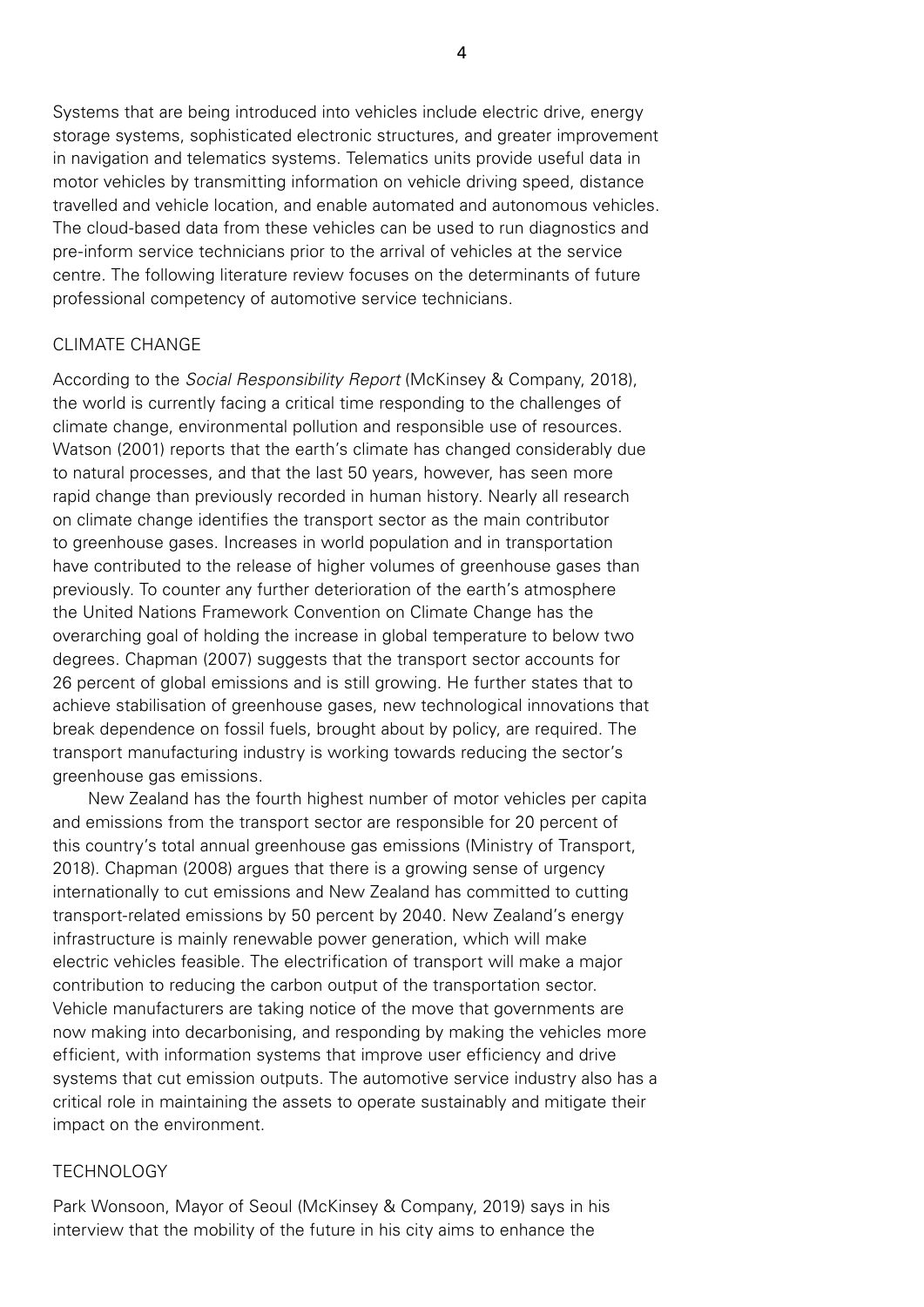convenience, reliability and sustainability of transportation by harnessing new technologies such as the Internet of Things, automation and artificial intelligence. The ever-evolving technology is changing the mobility world and reshaping the risk landscape. There are now well-established applications of information and computing technologies with applications in traffic data collection, transport network control, vehicle control, driver-assistance systems and other multiple applications. To realise the capability of these new technologies and transition to a sustainable and environmentally friendly transport system, there are three interrelated changes in the mobility sector. First, the change in climate is pushing governments to introduce stringent sustainability-focused laws to control and mitigate climate-changing activities. Hillman and Sandén (2008) argue that climate change cannot be solved by incremental change of current technologies, but rather a revolution of large technological systems such as the energy and transport systems. Earle (2017) supports this argument with the statement that incremental improvements are not enough to solve our current and future transport problems, but there needs to be a disruptive innovation that transforms the travel experience with a more connected, faster and on-demand system. Innovations introduced in mobility must be able to address the future changes of how people will live. To meet these government targets and customer demands, manufacturers are using technological innovations to address these concerns while still being competitive in the market. And finally the digital revolution and the speed of data through hyper-connectivity is reshaping everything, including the transport sector. However, these changes, while creating new opportunities, are also exposing the industry to new challenges and the most at risk is the after-sales service sector.

#### ELECTRIC VEHICLES

As reported by Hertzke, Müller, Schaufuss, Schenk and Wu (2019), the global electric-vehicle industry has accomplished major achievements, and the latest analysis of the electric-vehicle index shows the global electric-vehicle industry continues to make solid progress; however, several technological hurdles need to be overcome. Plug-in electric vehicles are growing in popularity as more efficient low-emission alternatives to conventional fuel-based automobiles (Deilami, Masoum, Moses & Masoum, 2011). Depletion of fossil-fuel oil reserves, rising fuel costs at the pump and increasing government regulations to reduce carbon dioxide levels have led to more sustainable transport technologies. According to the New Zealand Transport Agency, there were only 196 electric vehicles in January 2013 and by August 2019 this had grown exponentially to 16,031 electric vehicles registered for service (Ministry of Transport, 2019). The overall rate of adoption will depend on consumer acceptance, charging networks and price of vehicles. The price is forecast to go down over time, making electric vehicles more affordable, which will be the key incentive for consumer uptake.

Walker et al. (2001) suggest that safety, efficiency and enjoyment are the necessary drivers behind the implementation of computing technology in vehicles. Spurred by regulations, technical innovation in batteries and advances in smart-control technology have seen most manufacturers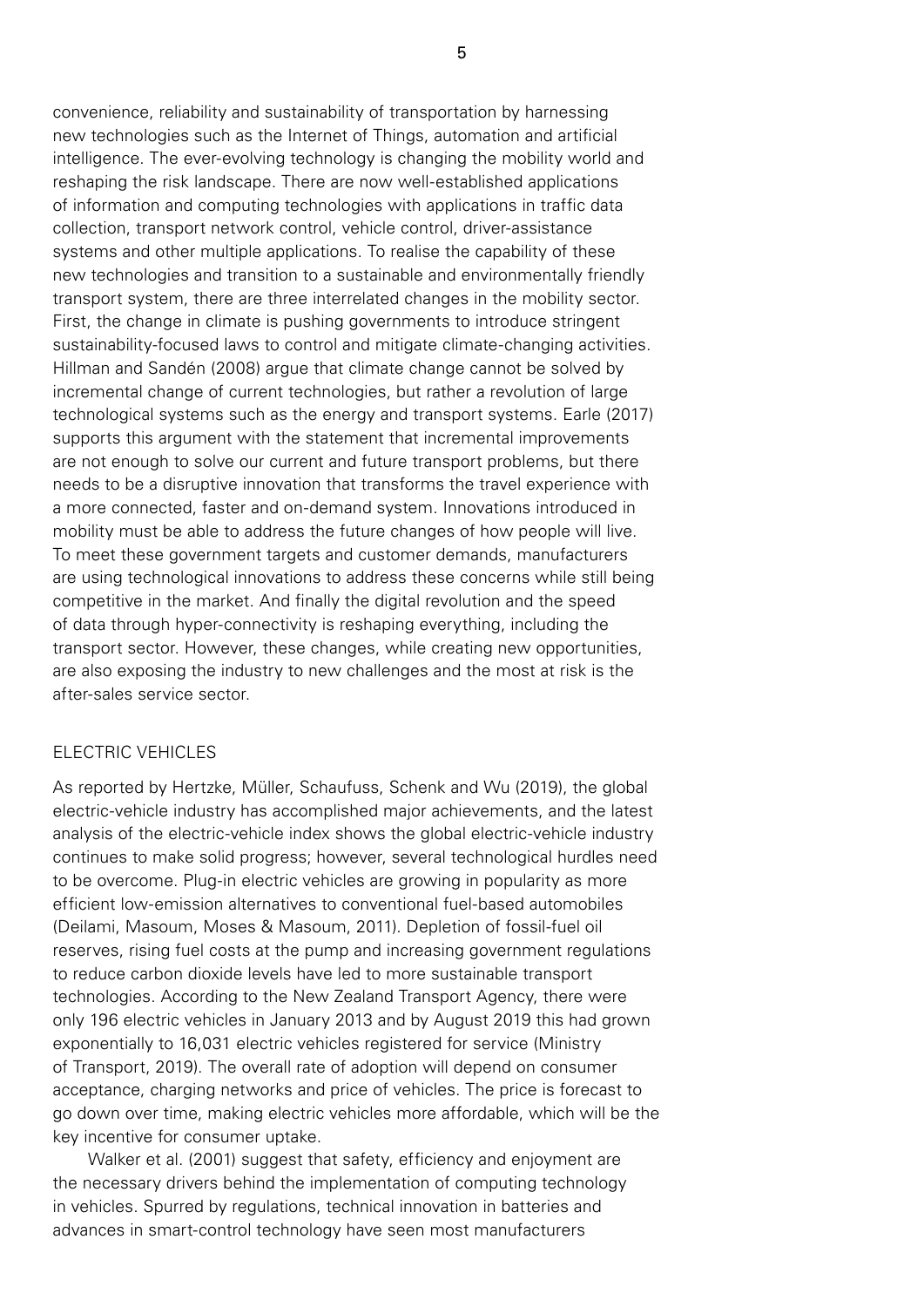including electric versions of their vehicles. Emadi, Lee and Rajashekara (2008) suggest that electric vehicles would also need to meet electrical power demands due to the increasing use of electronic features to improve vehicle performance, passenger comfort and safety. These vehicles are seen to have higher technology, negligible emissions and be an answer to climate change. Mwasilu, Justo, Kim, Do and Jung (2014) suggest that electric vehicles, when not in use, can be a potential for storing and supplying electricity to the national grid that is connected to intermittent renewable energy sources such as wind and solar. The integration of electric vehicles into the power grid will require planning, control technology in the vehicle and system knowledge for service requirements. To have vehicles integrated with the surrounding environment extends their use beyond just transportation of people and goods, requiring service technicians to have a broader understanding of the technology.

#### **AUTOMATED VFHICLES**

With the surge in the use of computing power, multi-agent systems and mechatronics allow vehicles to automatically function without driver input. Automated vehicles are becoming a norm on our roads and their technological features will expand steadily as acceptance by consumers increases. According to one study, automated driving will improve the efficiency of road transportation and quality of life (Kyriakidis et al., 2019). Automated vehicles are classified by the Society of Automotive Engineers International at levels 0 to 5 depending on the technology that controls their driving functions. Automation of vehicles is also referred to as Advanced Driver Assistance Systems, which currently comprise more than 40 functions. Park Wonsoon (McKinsey & Company, 2019) suggests that the future smart city will have autonomous driving, which will be a trigger point and a catalyst in transforming the way people and technology are connected. Manufacturers are continuously introducing computerised functions, and adaptive cruise control and parking assist systems are now a standard feature in a lot of new models.

A fully automated vehicle, also classed as an autonomous vehicle, is totally self-controlled and may not need driver input. Bonnefon, Shariff and Rahwan (2016) describe autonomous vehicles as having technology that is capable of reducing traffic accidents. The amount of structured data produced by automated vehicles is growing at a phenomenal pace, creating commercial intelligence and predictive analytics that can inform and improve the service industry. Autonomous vehicles have technologies that interact with other parts of the transport system, including other similar vehicles. Fagnant and Kockelman (2015) describe autonomous vehicles as potentially disruptive but also beneficial to our transport system. The potential disruption will be to the service industry, due to the higher levels of knowledge that will be required of service technicians. Gerla, Lee, Pau and Lee (2014) suggest that recent advances in communications, controls and embedded systems are paving the way to vehicles making their own decisions. Thrun (2010) suggests that autonomous-vehicle driving software factors into three functional areas: mapping sensor data into internal beliefs and predictions about the environment, making driving decisions and actuating vehicle-control systems.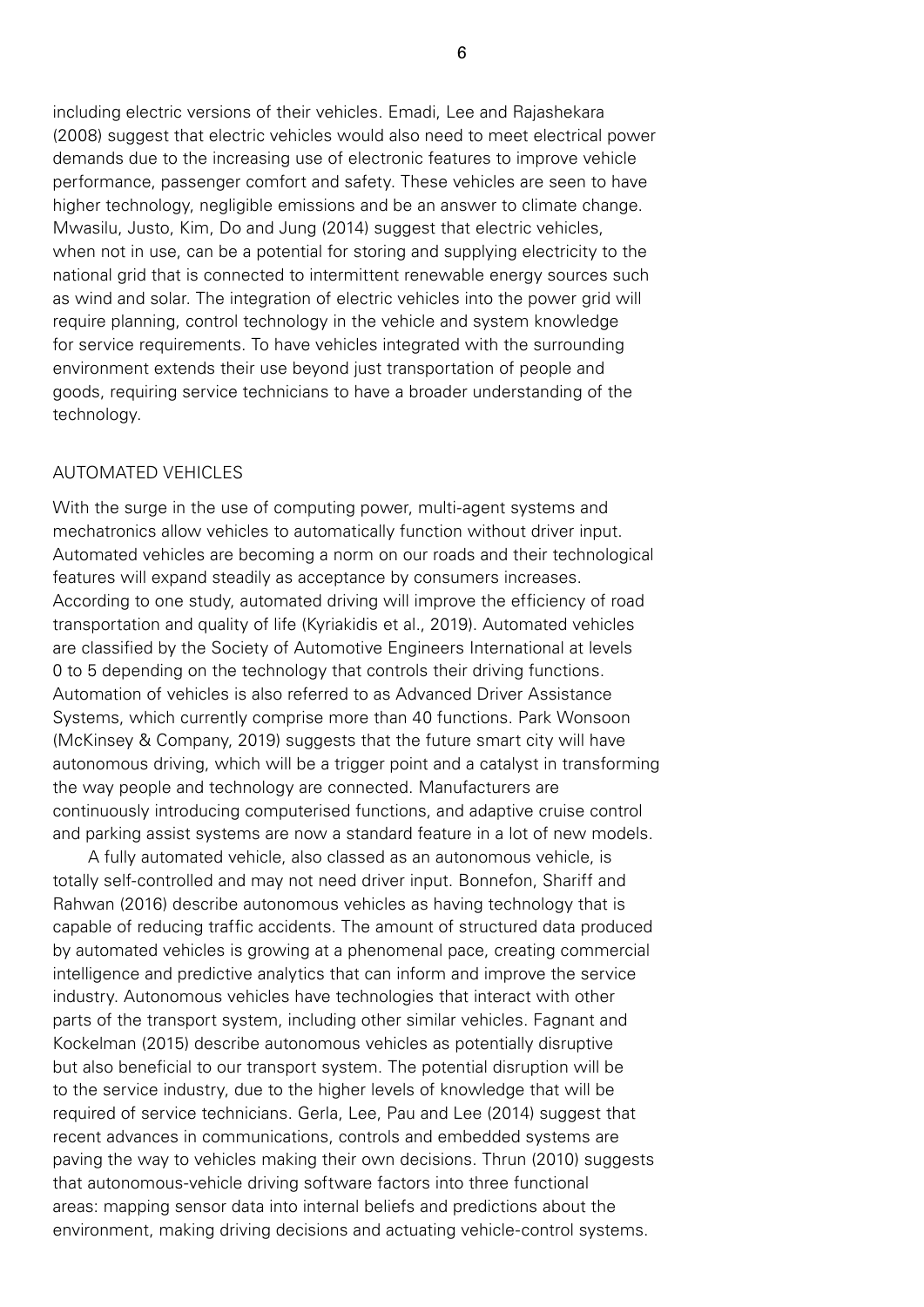This adds to the complexity of the vehicle as it has multiple sensors, records a huge amount of data, including information from other vehicles, and produces valuable information for its decisions.

#### INDUSTRY ADVISORS

As primary and secondary vehicle safety and driver assist systems are introduced, there is a need for industry leaders, those directly involved in the service industry, and those in the education and training sector to shift mindsets and prepare for the changes for a successful transformation to new technologies. The New Zealand Tertiary Education Commission dictates that as part of quality assurance and having programmes of study relevant to industry needs, educational and training institutes must consult industry and use feedback to make changes to their offerings. Industry advisorygroup meetings, which are scheduled two or three sittings per year, are mostly conversational and provide a platform for current industry issues to be discussed. The dynamics of these meetings reflect the make-up of New Zealand's automotive service industry, which consists of a majority of smallbusiness operators and fewer dealerships. Small-business operators normally have fewer than ten employees, and service vehicles that are out of warranty. Most small businesses currently deal with vehicles that are at or above the average age of New Zealand's vehicle fleet, however emerging technologies will soon catch up and transparency in discussing technologies is now critical.

#### INDUSTRY TRAINING

The *Social Responsibility Report* (2018) found that pre 2014 there were 75 million young people unemployed around the world, while at the same time 40 percent of employers could not fill vacancies. The Transport Research Board (2017) reported that the transport sector requires a highly skilled and qualified workforce, and that training and recruitment are essential for national economic security; however, training and development programmes are often hampered by limited resources as well as hiring and retention challenges. Long-term economic sustainability depends on investment in people, and the develoment of people requires immediate funding.

New Zealand training tends to be employer-managed and employercentric, and it is deemed by the authors that it cannot effectively respond to meeting the training needs of tomorrow's technicians. The existing on-job model does not provide consistent competencies for new technicians and does not evaluate a learner's progress in a structured way. The focus is totally on current industry practice and learners do not get exposed to emerging technologies. Wu et al. (2019) argue that emerging technologies such as connected vehicles, transportation electrification and cutting-edge computing have increased efforts from policymakers, researchers and engineers to respond to transport-related energy and environmental problems.

Reeve (2016) argues that leaders involved in technical vocational education and training must prepare their students with solid knowledge and skills needed in the 21st century in the discipline they study. One of the greatest barriers to educating technicians for tomorrow is that the industry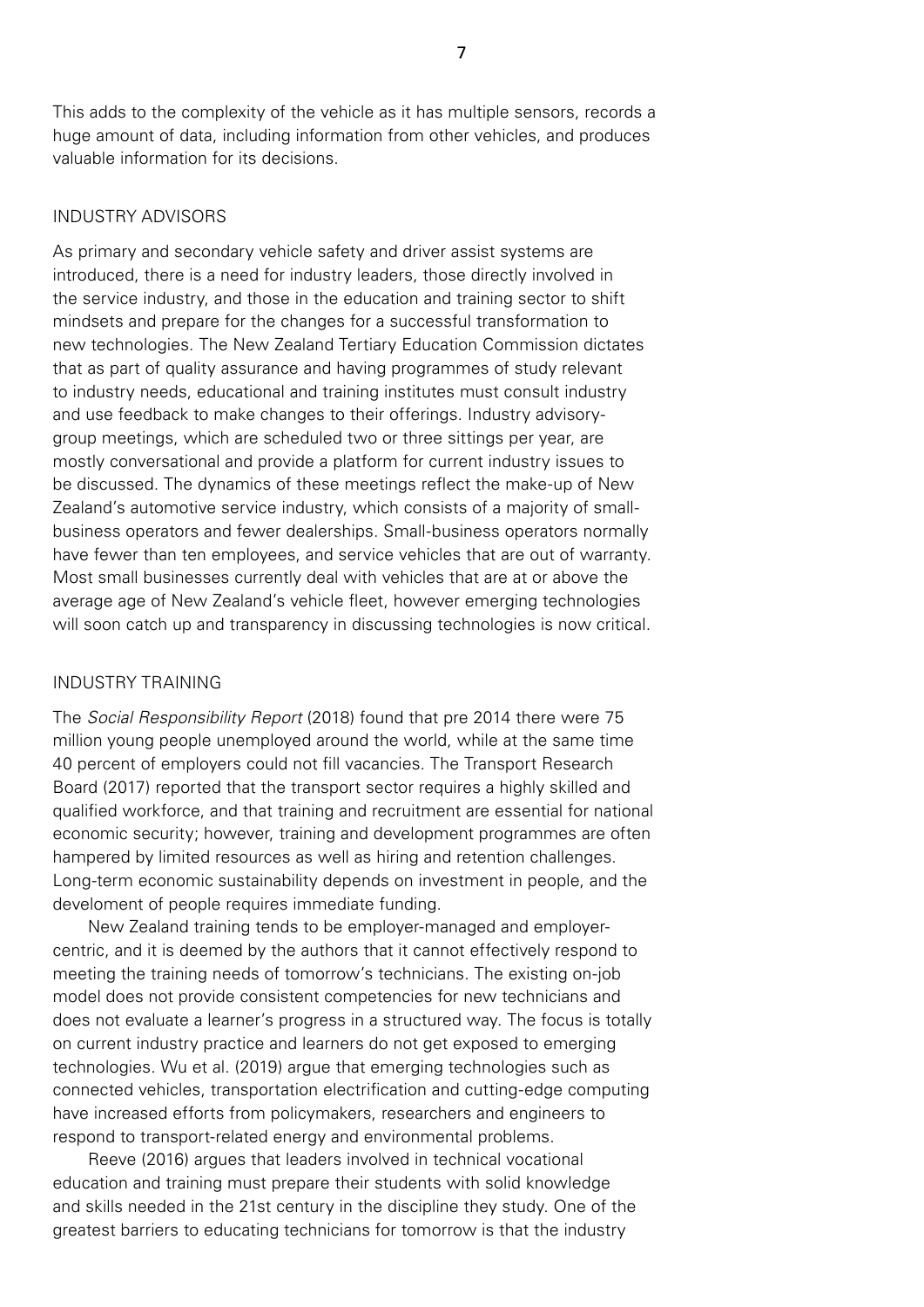attracts young people who often have not been academically successful in school. The reality is that no one is raising their children to be automotive technicians, but instead vying for them to excel and take on more rewarding jobs; however they fail to realise that in the future automotive technicians will be dealing with high-technology vehicles, which will lead to a financially viable employment pathway. Thus the automotive service industry struggles with developing people who will be capable of delivering the evolving service needs of tomorrow's vehicles. Without the capability-building in today's trainees, smaller service-industry providers face a gloomy future. The focus of the training industry needs to include development of sustainable careers for the young generation, with skills that they will require for tomorrow's industry needs.

# Methodology

To determine future professional competency of automotive technicians, we the authors used multiple information sources including artefacts. A qualitative approach was predominantly adopted, however certain quantitative data was also reviewed to gain insights and consolidate our thoughts. Specifically, the research team reviewed current industry practice and all relevant literature including previous research, advertisements for new vehicle models and current industry meeting notes that focused on automotive service-industry training and education. Scenario 1 describes the professional competency required for current service practice. Scenario 2 has been developed using document analysis to predict industry trends and professional competencies that service technicians will use in the future. The research team selected and used:

- *–* New technologies in upcoming vehicle models.
- Composition of industry advisory team to educational and training institutes.
- Current programmes of study for automotive service technicians.
- New Zealand funding models for training and education.
- On-board computing technologies for vehicle operation.
- Cloud-based computing technology used to support other service industries.

# Findings

There is limited literature on the subject of the future motor-vehicle service industry and the impact new technologies will make, hence the focus of the research was on key drivers of technological change, current interim technology in vehicle drive systems, emerging technologies that are being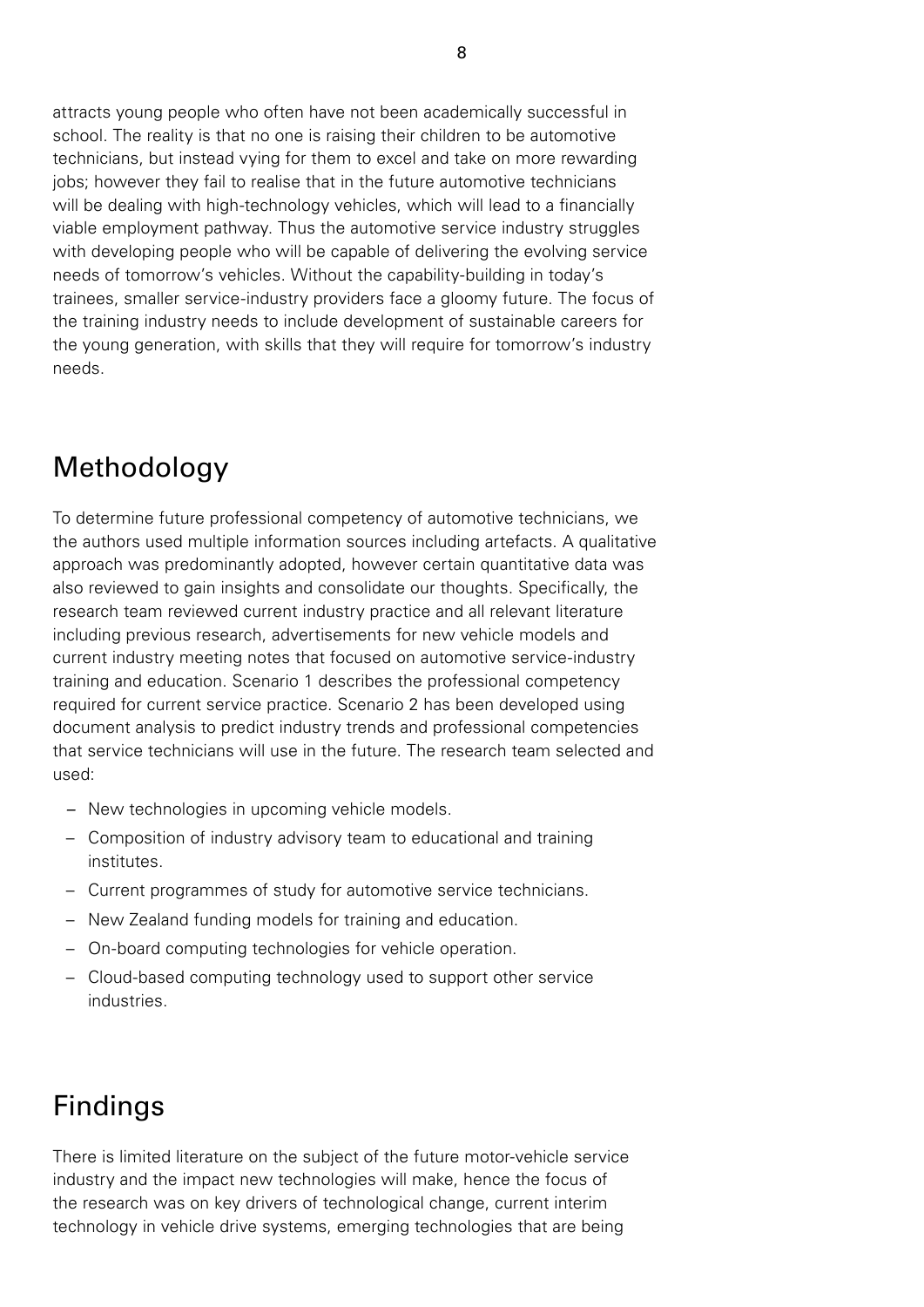introduced in other developed countries and current training arrangements for service technicians. In the research we provide the basis of theoretical background to lay the foundation for futuristic thinking. The current practices in the automotive service industry are set out in Scenario 1. The process is totally dependent on human intervention. In Scenario 2 we have tried to portray how the future will look and its impact on the vehicle-service industry. We have included the way telematics and mobile communication systems will integrate to provide an efficient work-processing system that will drastically reduce asset downtime.

#### SCENARIO 1 – CURRENT INDUSTRY PRACTICE

A vehicle drives into a dealership service-centre and the driver describes the symptoms of a fault to the centre manager. The centre manager then books the vehicle in for repair. A technician is assigned to the vehicle, and then runs the diagnostics, identifies the fault and orders parts. Parts arrive the next day and repairs are completed. The technician runs further tests and prepares a report of impending failures. The repair process takes no less than two days.

#### SCENARIO 2 – EMERGING PRACTICE

A vehicle in use is developing a fault which is not yet detected by the user; however, using business intelligence and analytics, the vehicle sends an automatic alert to the main monitoring centre hosted by the dealership's service centre. At the same time, without human intervention, the driver is informed of the impending problem and, if there is the potential for an unsafe situation, the system warns the driver of possible shutdown. The system automatically informs the service centre of the impeding failure, orders parts for the repair, identifies the tools required, provides a service instruction for the technician and books the vehicle in for repair. By the time the vehicle arrives at the service centre, everything is prepared for carrying out the repair. As the technician repairs the vehicle, they further examine the on-board data for any other upcoming faults and carry out preventive repairs before returning the vehicle to the driver. Using analytics, trends for faults are examined and the manufacturer is provided with feedback. The system provides a seamless repair service within minimum time, reducing downtime and improving productivity for the vehicle owner and the service centre. The repair process is completed within hours of the vehicle arriving in the workshop.

# Conclusion

Dealerships have larger service centres, however their numbers are low. Dealership service centres service vehicles with the latest technology, but since the vehicles are new, there is seldom any type of repair carried out. Dealerships also have the support of manufacturers, and access to information and advice from them. This arrangement mitigates their exposure to new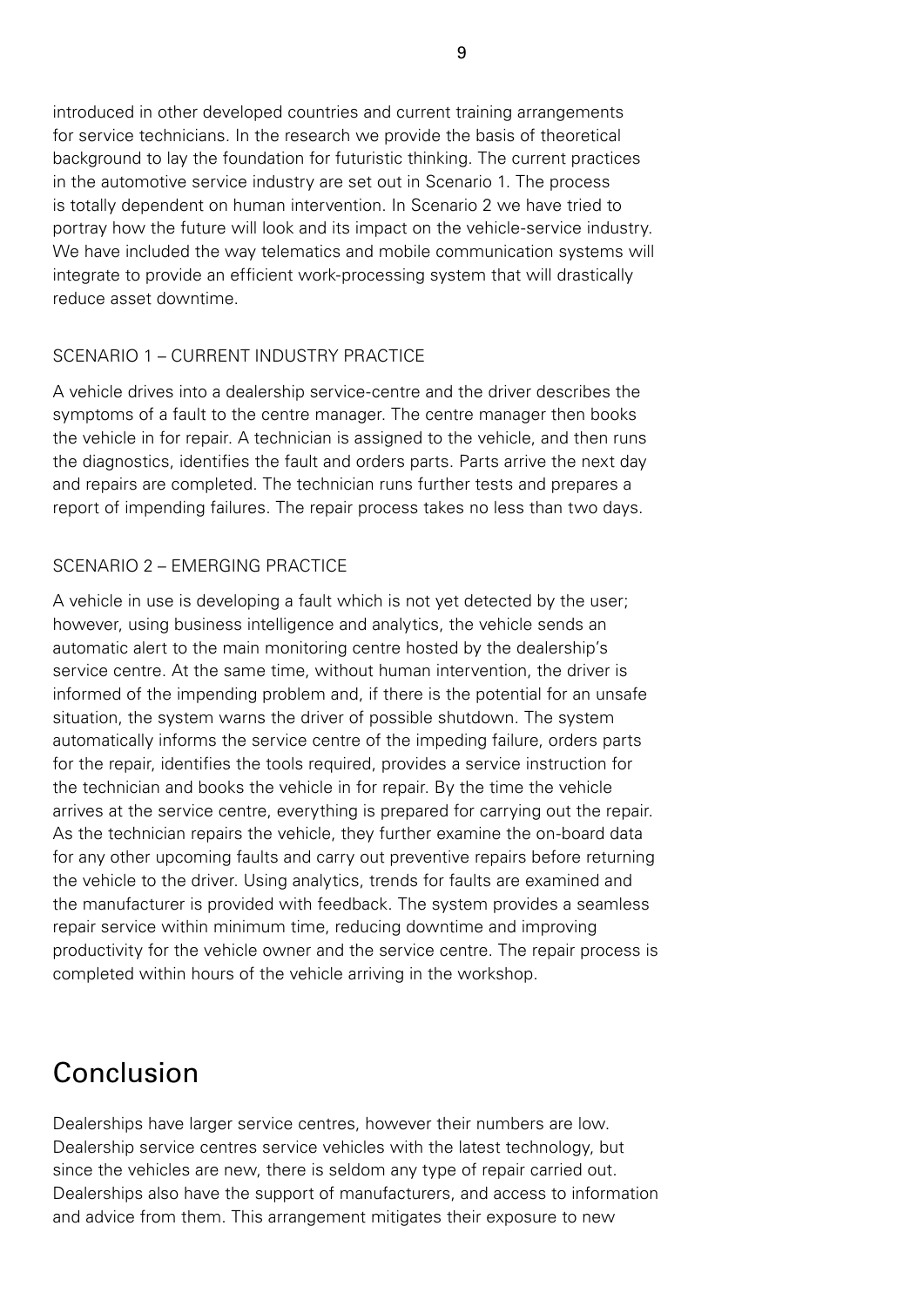technologies, as manufacturers will support the sector as technology changes.

A high percentage of the service industry is made up of small operators who work on vehicles that are in the older sector of the New Zealand vehicle fleet. The focus of their work is dealing with technology that is more than 14 years old. The service sector needs to develop new business models based on changing customer vehicle technologies. Small-business operators need to start taking part in the reshaping of education and training, and invest in their employees to ensure they are prepared for the technological revolution heading in their direction. The skills and knowledge gap of technicians in servicing and repairing vehicles between average fleet age and those with emerging technologies will be a hindrance to transforming service practices. For sustained growth of the automotive service industry, interventions designed to overcome the skills gap need to be thoughtfully sequenced by embedding generic competencies in work and reinforced through educational programmes delivered by professional educators. Simply, technicians will need to know the new order of working; how to do things correctly at the appropriate time to create organisational credibility consistent with the vision of the business. There is a dire need to shift the mindsets of industry advisors to ensure training and education leads to successful transformations of technician competency, which in turn will lead to the economic survival of the service industry.

Agile graduate capabilities require being ready for change with an open mindset and adapting to innovative technologies as they are incorporated into the transport fleet.

We the authors believe that investment in training and education for the future is a fundamental necessity for sustained economic growth of the automotive service industry. It is our hope that the subject of this research will receive industry attention, followed by appropriate reframing of the training and education programmes and resources provided to implement such programmes.

### Recommendations

To ensure that graduates are capable of meeting the future needs of the industry and to improve learner benefits, it is recommended that training and education programmes be employee centric, where the programmes of study not only include current technology, but are designed to prepare students for technology that is on the horizon or yet to come. To future-proof the automotive service industry in New Zealand, we make the following recommendations:

- 1. To build transformative capability, revise current training and education to include technology that is still in its development stage in manufacturing countries.
- 2. Strategically promote employment benefits and mindsets about design thinking, technological complexities and professional attributes to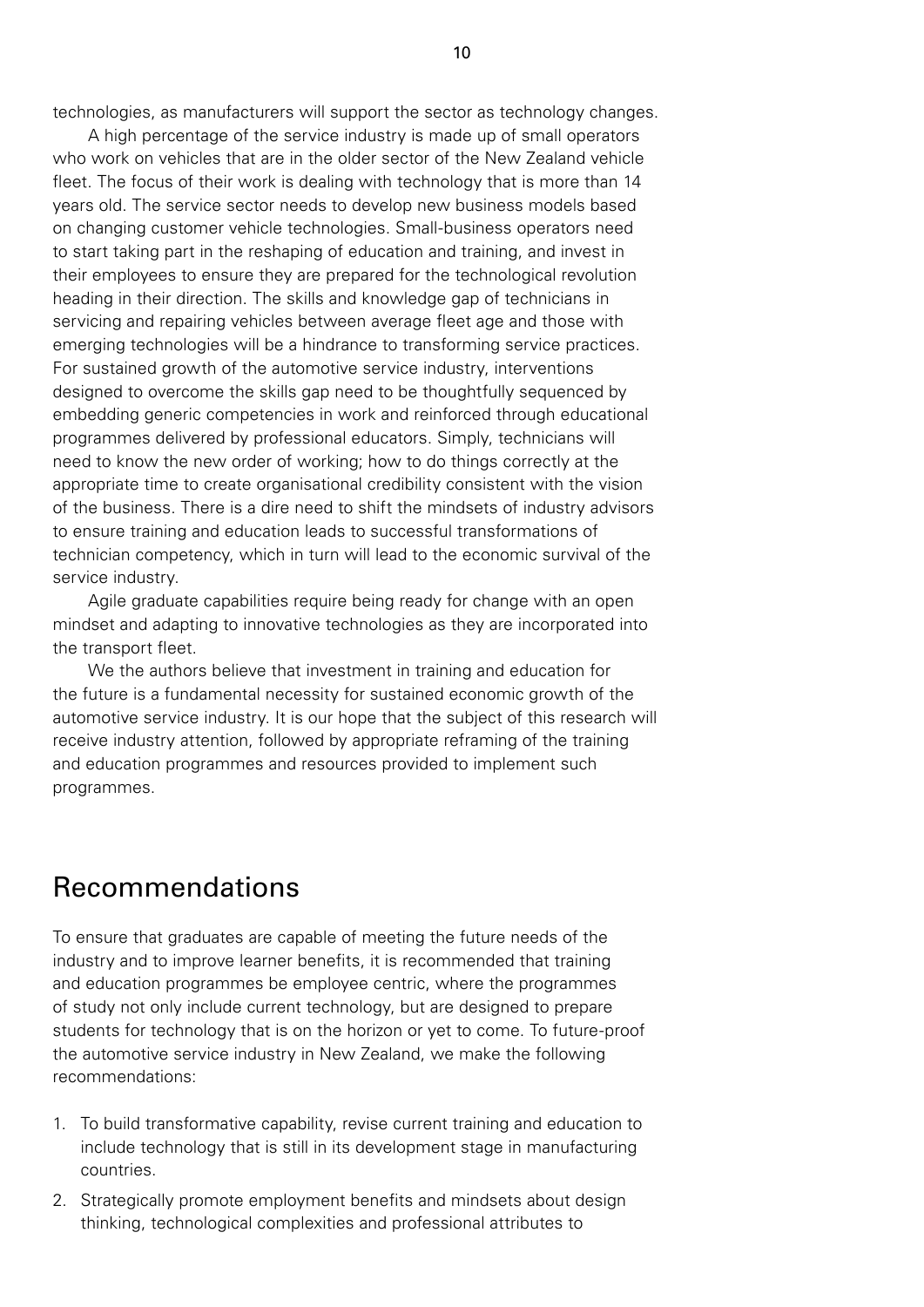prospective employees.

- 3. Involve all service technicians in education and retraining that is supported by all levels of the service industry.
- 4. Business organisations must invest in education and retraining programmes aligned to technological developments, and incentives for employees must be made available.
- 5. Focus investment on innovative capability development to drive technician preparedness.

## References

- Bonnefon, J. F., Shariff, A., & Rahwan, I. (2016). The social dilemma of autonomous vehicles. *Science*, *352*(6293), 1573-1576.
- Chapman, L. (2007). Transport and climate change: A review. *Journal of Transport Geography*, *15*(5), 354-367.
- Chapman, R. (2008). Transitioning to low-carbon urban form and transport in New Zealand. *Political Science*, *60*(1), 89-98.
- Deilami, S., Masoum, A. S., Moses, P. S., & Masoum, M. A. (2011). Real-time coordination of plug-in electric vehicle charging in smart grids to minimize power losses and improve voltage profile. *IEEE Transactions on Smart Grid*, *2*(3), 456-467.
- Earle, N. (2017, October). *"A physical verion of the internet": How Hyperloop could be the broadband of transportation.* Retrieved from https://www.mckinsey. com/industries/capital-projects-and-infrastructure/ our-insights/a-physical-version-of-the-internet-how-hyperloopcould-be-the-broadband-of-transportation
- Emadi, A., Lee, Y. J., & Rajashekara, K. (2008). Power electronics and motor drives in electric, hybrid electric, and plug-in hybrid electric vehicles. *IEEE Transactions on Industrial Electronics*, *55*(6), 2237-2245.
- Fagnant, D. J., & Kockelman, K. (2015). Preparing a nation for autonomous vehicles: Opportunities, barriers and policy recommendations. *Transportation Research Part A: Policy and Practice*, *77*, 167-181.
- Gerla, M., Lee, E. K., Pau, G., & Lee, U. (2014, March). Internet of vehicles: From intelligent grid to autonomous cars and vehicular clouds. In *2014 IEEE World Forum on Internet of Things (WF-IoT)* (pp. 241-246). Piscataway, NJ: IEEE.
- Hertzke, P., Müller, N., Schaufuss, P., Schenk, S., & Wu, T. (2019). *Expanding electric-vehicle adoption despite early growing pains.* Retrieved from https://www.mckinsey.com/~/media/ McKinsey/Industries/Automotive%20and%20Assembly/ Our%20Insights/Expanding%20electric%20vehicle%20 adoption%20despite%20early%20growing%20pains/ Expanding-electric-vehicle-adoption-despite-early-growingpains-final.ashx
- Hillman, K. M., & Sandén, B. A. (2008). Exploring technology paths: The development of alternative transport fuels in Sweden 2007-2020. *Technological Forecasting and Social Change*, *75*(8), 1279-1302.
- Holland-Letz, D., Kloss, B., Kässer, M., & Müller, T. (2019). *Start me up: Where mobility investments are going*. Retrieved from https://www.mckinsey.com/~/media/McKinsey/Industries/ Automotive%20and%20Assembly/Our%20Insights/Start%20 me%20up%20Where%20mobility%20investments%20 are%20going/Start-me-up-where-mobility-investments-aregoing-vF.ashx
- Kyriakidis, M., de Winter, J. C. F., Stanton, N., Bellet, T., van Arem, B., Brookhuis, K., Martens, M. H., Bengler, K., Andersson, J., Merat, N., Reed, N., Flament, M., Hagenzieker M., & Happee R. (2019). A human factors perspective on automated driving. *Theoretical Issues in Ergonomics Science*, *20*(3), 223-249. https://doi.org/10.1080/1463922X.2017.1293187
- Ministry of Transport. (2019). *Monthly electric and hybrid light vehicle registrations*. Retrieved from https://www.transport.govt.nz/ [mot-resources/vehicle-fleet-statistics/monthly-electric-and](https://www.transport.govt.nz/mot-resources/vehicle-fleet-statistics/monthly-electric-and-hybrid-light-vehicle-registrations/)hybrid-light-vehicle-registrations/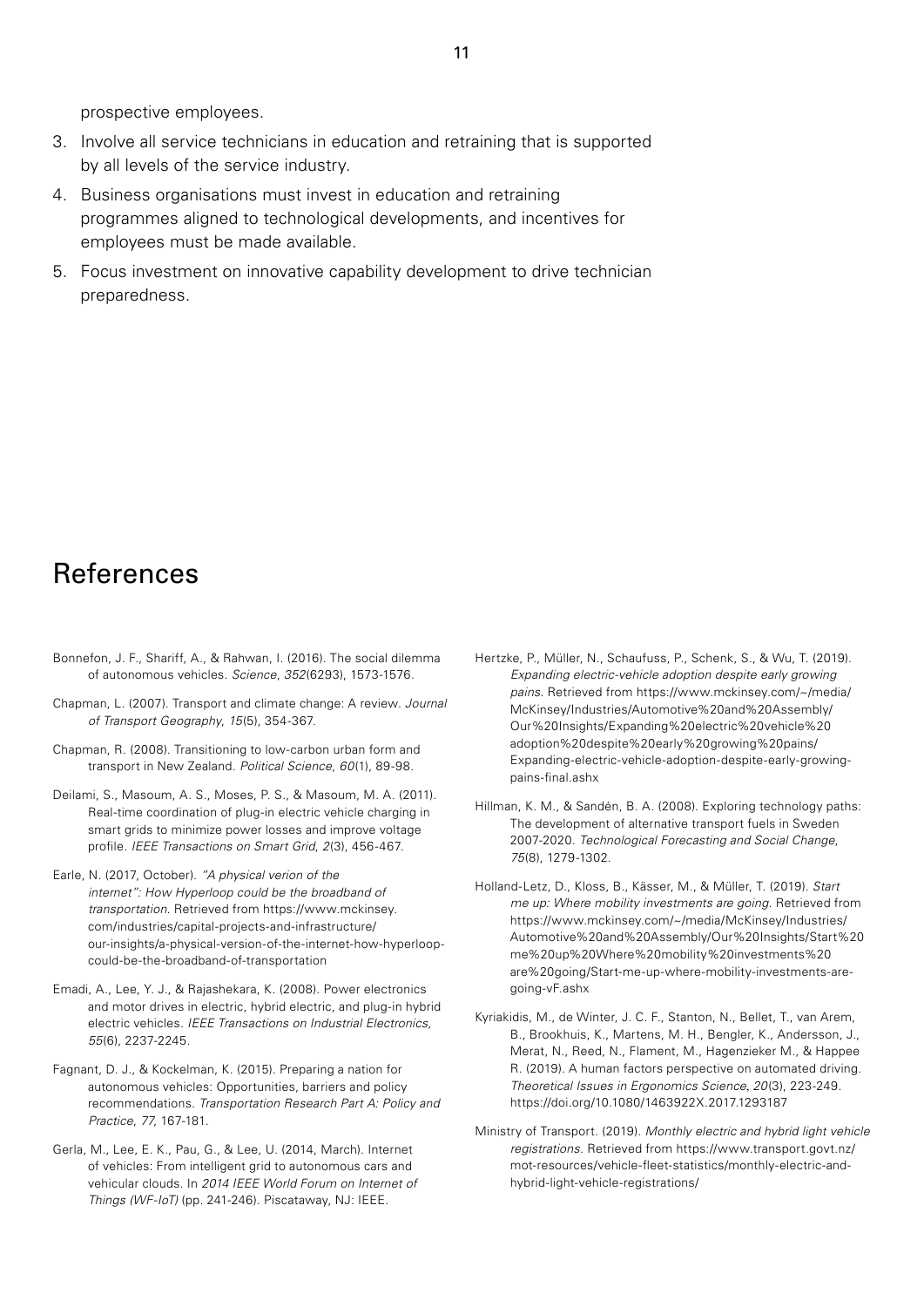- Ministry of Transport. (2018). *Climate change and energy*. Retrieved from https://www.transport.govt.nz/multi-modal/ climatechange/
- Mwasilu, F., Justo, J. J., Kim, E. K., Do, T. D., & Jung, J. W. (2014). Electric vehicles and smart grid interaction: A review on vehicle to grid and renewable energy sources integration. *Renewable and Sustainable Energy Reviews*, *34*, 501-516.
- Palamara, P. (2018). Promoting safe vehicles to vulnerable drivers. *Adolescent Health*, *54*, S1-S2.
- Reeve, E. M. (2016). 21st-century skills needed by students in technical and vocational education and training (TVET). *Asian International Journal of Social Sciences*, *16*(4), 65-82.
- McKinsey & Company. (2019, July). The year of future transportation: An interview with Seoul Mayor Park Wonsoon. Retrieved from https://www.mckinsey.com/ industries/capital-projects-and-infrastructure/our-insights/ the-year-of-future-transportation-an-interview-with-seoulmayor-park-wonsoon
- McKinsey & Company. (2018). *Social responsibility report 2018: Creating change that matters*. Retrieved from https://www. mckinsey.com/about-us/social-responsibility/2018-report
- Thrun, S. (2010). Toward robotic cars. *Communications of the ACM, 53*(4), 99-106.
- Transport Research Board. (2017, August 2). *Leveraging technology for transportation agency workforce development and training*. Retrieved from http://www.trb.org/main/blurbs/175650.aspx
- Walker, G. H., Stanton, N. A., & Young, M. S. (2001). Where is computing driving cars? *International Journal of Human-Computer Interaction*, *13*(2), 203-229.
- Watson, R. (Ed.). (2001). *Climate change 2001: Synthesis report*. Washington, DC: The World Bank. Retrieved from https:// www.ess.uci.edu/researchgrp/prather/files/2001IPCC\_SyR-Watson.pdf
- Wu, G., Ye, F., Hao, P., Esaid, D., Boriboonsomsin, K., & Barth, M. J. (2019). *Deep learning-based eco-driving system for battery electric vehicles.* A research report from the National Center for Sustainable Transportation. Davis, CA: National Center for Sustainable Transportation. http://dx.doi.org/10.7922/ G2NP22N6.